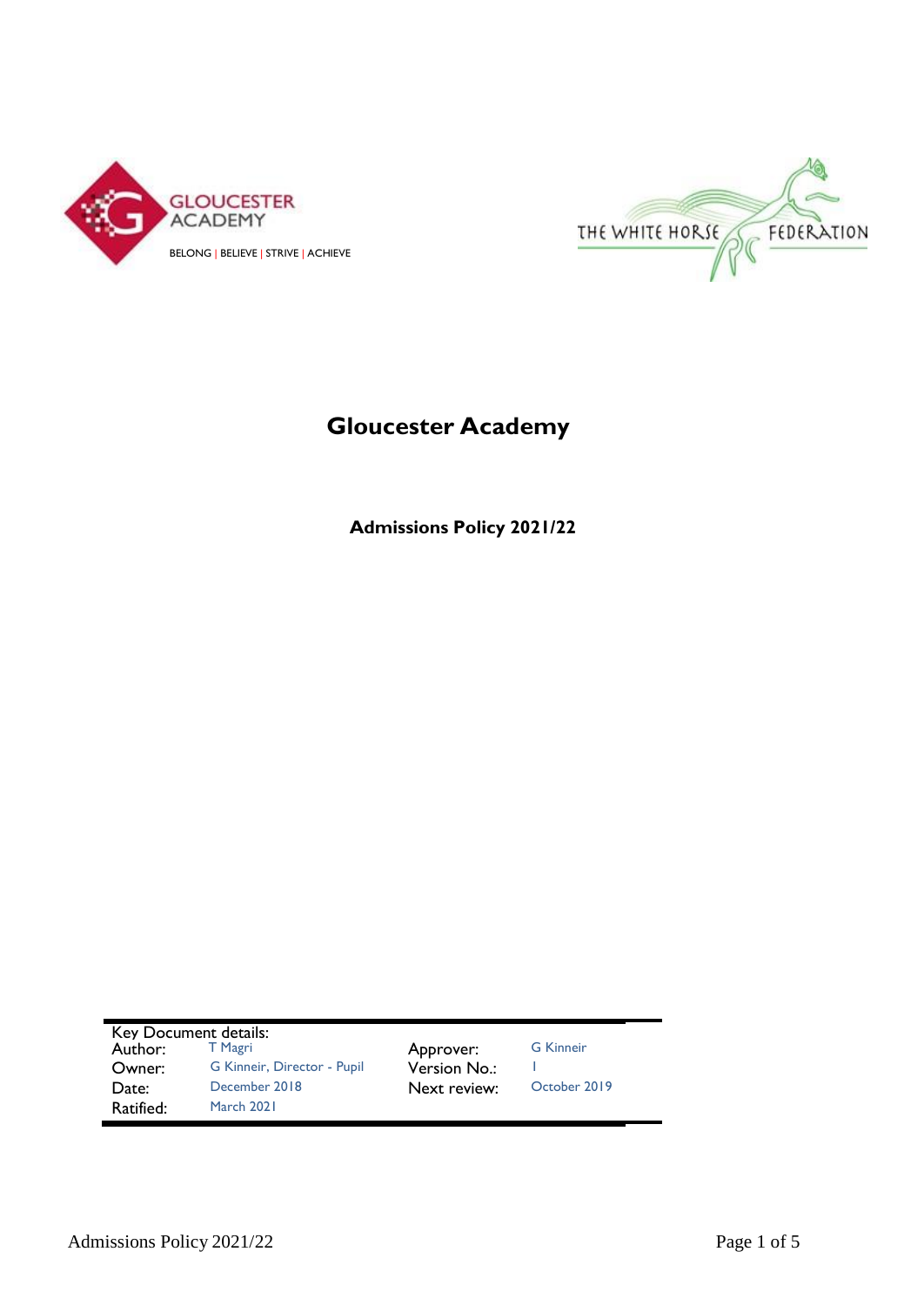# **The Admissions of Pupils to Gloucester Academy**

#### **Pupil Ability**

Gloucester Academy will admit pupils at age 11 without reference to ability. Exceptionally able pupils will be considered for admission at 10+ if their application is fully supported by their Primary School's Headteacher.

### **Admission Number(s)**

The Academy Trust has the following agreed admission numbers for the Academy for the year 2021<mark>:</mark>

- a) 210 for pupils in Year 7.
- b) Gloucester Academy has capacity for 200 pupils in the sixth form, with up to 100 places in year 12.

#### **Consideration of Applications**

The WHF Academy Trust will consider all applications for places at Gloucester Academy. During the normal round of admissions, where fewer than the published admission number for that relevant year group are received, the WHF Academy Trust will offer places at Gloucester Academy to all those who have applied.

#### **Procedures where Gloucester Academy is oversubscribed**

Where the number of applications for admission is greater than the published admission number, applications will be considered against the criteria set out below. After the admission of pupils with statements of Special Educational Need or an Educational Health and Care Plan where Gloucester Academy is named on the statement, the criteria will be applied in the order in which they are set out below:

**Priority 1.** A child in the care of a LA or provided with accommodation by that authority as defined by Section 22 of the Children Act 1989.

Previously looked after children (see definition below) have the same admission priority as 'looked after children' (also known as children in care), in accordance with section 22 of the Children Act 1989.

'Previously looked after' children are defined as those who immediately after being in care became subject to an adoption order, child arrangements order or special guardianship order.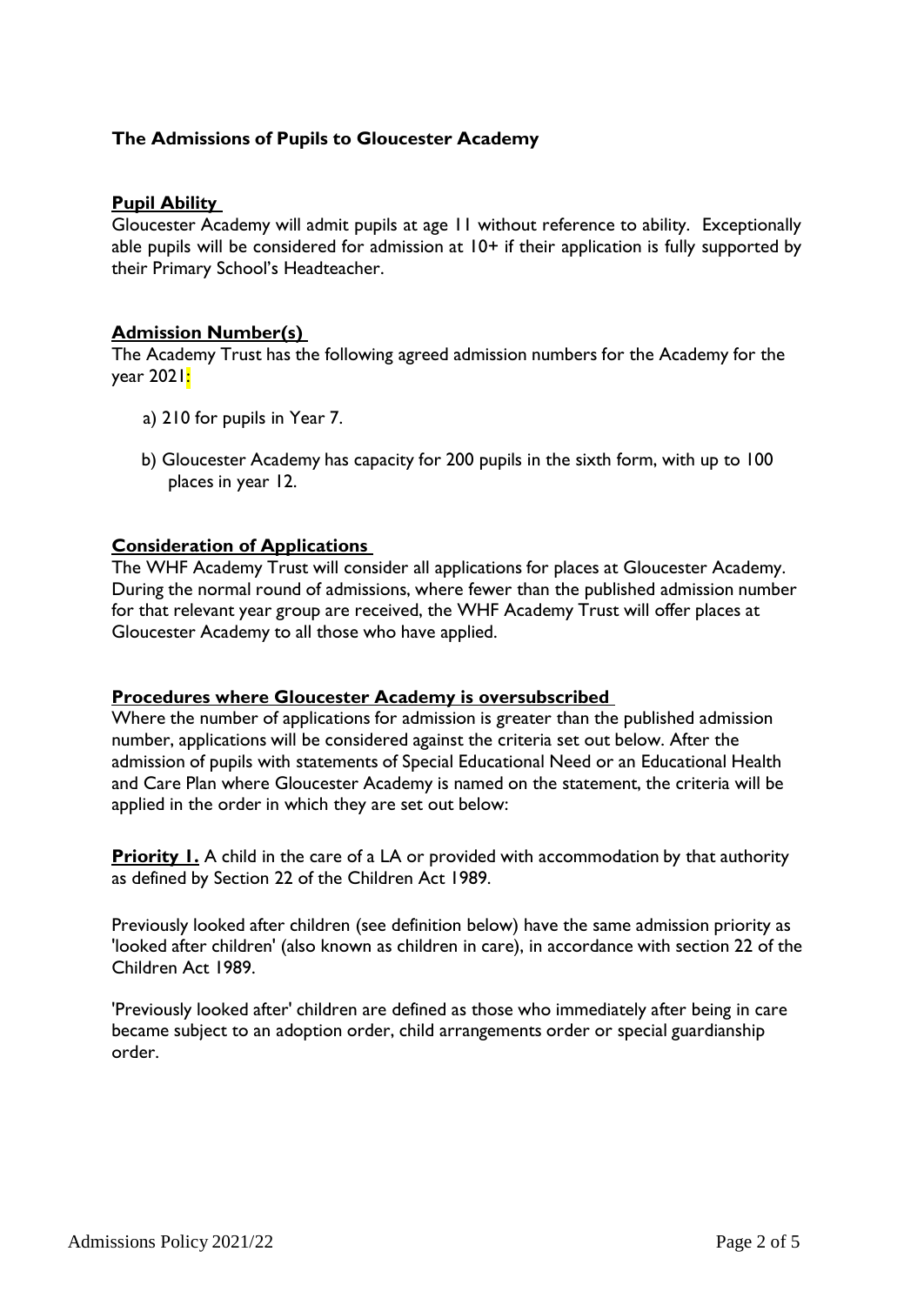Required evidence for a 'previously looked after' child

- a special guardianship order appointing one or more individuals to be a child's special guardian(s), under section 14A of the Children Act 1989
- a child arrangement order settling the arrangements to be made as to the person with whom the child is to live under section 8 of the Children Act 1989, as amended by section 12 of the Children and Families Act 2014. Child arrangements orders replace residence orders and any residence order in force prior to 22 April 2014 is deemed to be a child arrangements order.
- An adoption order under section 46 of the Adoption and Children act 2002 or Section 12 of the 1976 Adoption Act\*.
- **Priority 2.** Children for whom only the Academy is appropriate due to an exceptional medical condition. Applications under this criterion will only be considered if they are supported by a written statement from the child's doctor. This must demonstrate that there is a very specific connection between the medical need and the facilities or resources of the Academy.

**Priority 3.** Children who have siblings (by which is meant full, step-, half- and adopted siblings living in the same household) at the school at the point of admission.

**Priority 4.** Children of current members of staff where the member of staff has been employed by the school for two or more years or who will meet a clear skills shortage at the time at which the application for admission to the school is made.

**Priority 5.** Admission of pupils on the basis of proximity to the school using straight line measurement from the determined point of the academy (the main reception entrance of the new Academy building) and the Ordnance Survey point of the child's home address (this will be the child's permanent residence. If their parents do not live together this will be the child's main residence, and if they spend equal time at two homes it will be the address where the child Tax Credit / child benefit is paid that will be taken as the child's home address. Evidence may be required in this instance).

Where any particular category at points 1-4 above is oversubscribed, criterion 5 (strongest geographical claim based on straight line distance) will be used to determine which child is offered a place.

In the event of a tie between two or more children when applying criterion 5 (strongest geographical claim based on straight line distance) where there are not enough places available to offer all children a place at the school, a process of random allocation will be followed.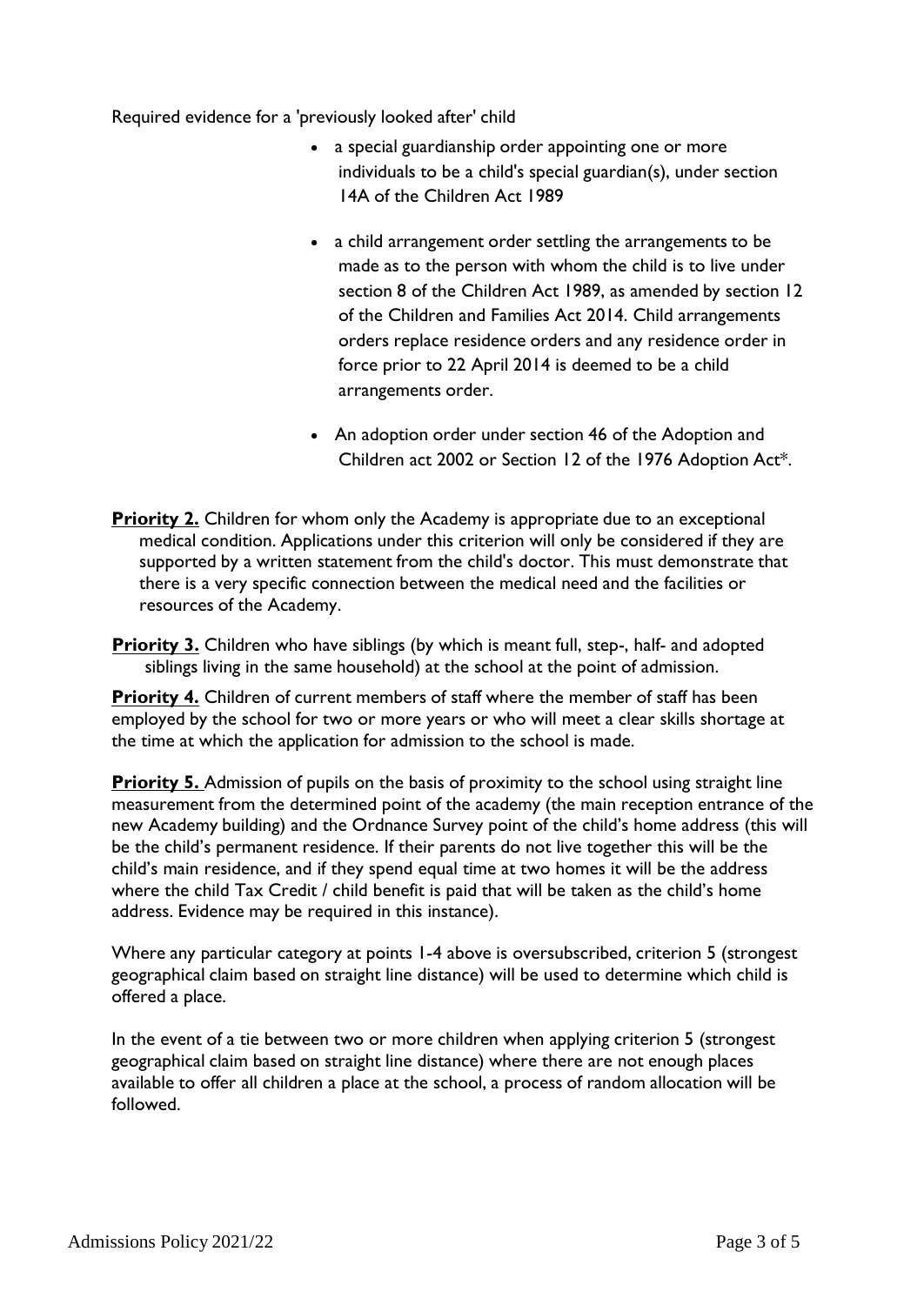# **Post 16 admission criteria**

Every student in Y11 at Gloucester Academy is entitled to continue their education in the Sixth Form providing they meet the minimum entry requirements for the chosen programme of study. The Gloucester Academy Sixth Form currently has capacity for 200 students.

# **Entry criteria**

#### **For courses at Level 3**

5 grade 9 to 4 at GCSE. Subject specific entry criteria can be found on the Gloucester Academy website or by contacting the relevant subject area. Please also refer to the website for up to date information on criteria related to specific study programmes.

Applicants at all levels must also have a good current academic reference including academic attainment, attitude to learning and attendance from their Principal/Headteacher or Head of Year 11.

Guidance meetings will be offered to all students with information and advice for programmes of study. It is necessary to study at least one level 3 (A Level or BTEC) course at Sixth Form unless there are exceptional circumstances which the Head of Sixth Form will consider.

English and/or Maths GCSE will be studied as part of a programme for any student without a Grade 4 or above (subject to change depending on national guidance) in either or both subjects.

### **Oversubscription Admissions Criteria**

**Priority 1.** A child in the care of a LA or provided with accommodation by that authority as defined by Section 22 of the Children Act 1989. Full details in Priority 1 on page 3.

**Priority 2.** Those who have achieved the highest attainment 8 score.

In the event of a tie between two or more applicants when applying criterion 2 places will be offered to all tied applicants.